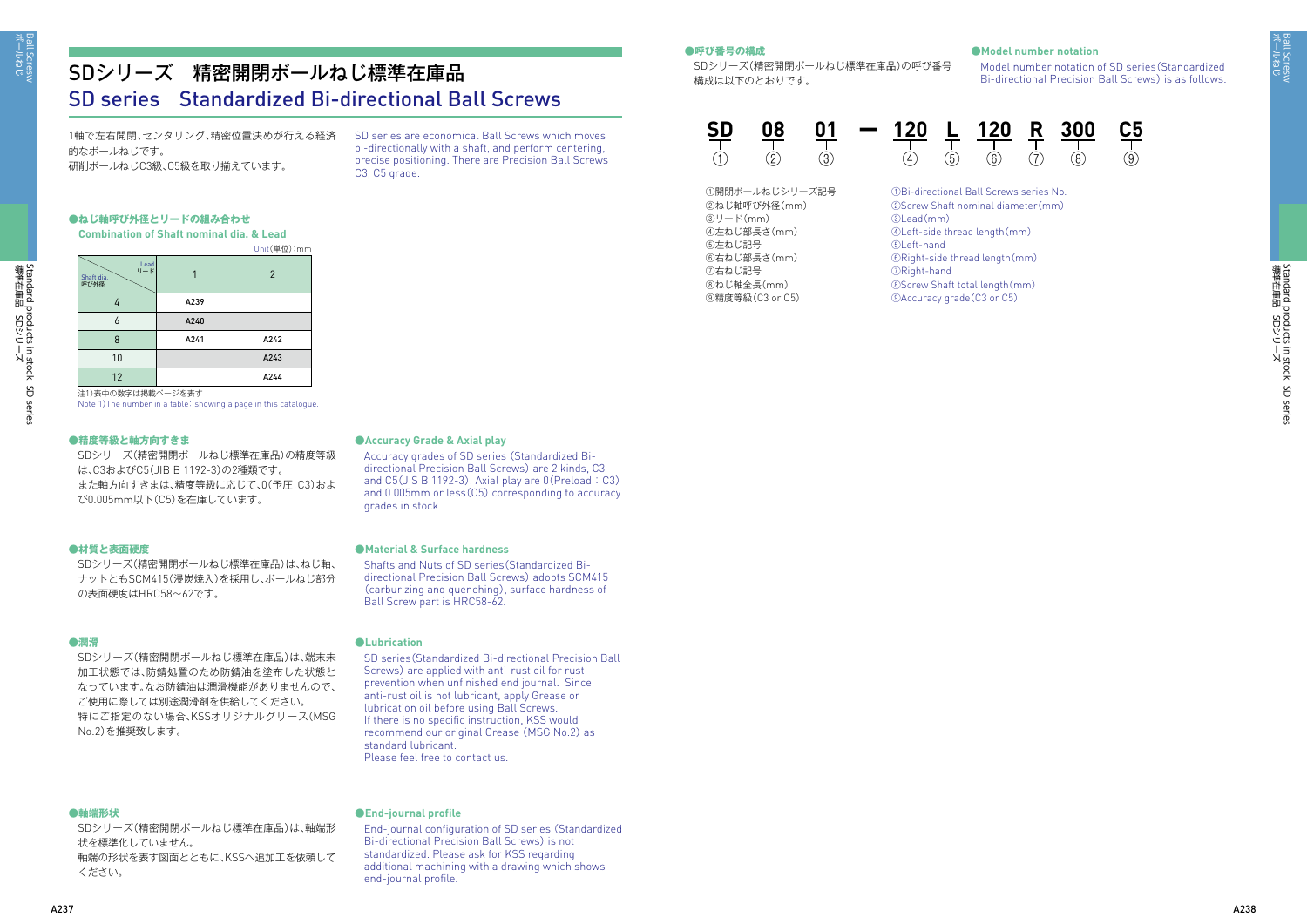SD0601 Shaft dia.(軸径) Φ6 Lead(リード)1mm | C3&C5

| Unit (単位) .mm                      |                 |                |                                        |                                          |                      |                |                   |                                      |                               |  |
|------------------------------------|-----------------|----------------|----------------------------------------|------------------------------------------|----------------------|----------------|-------------------|--------------------------------------|-------------------------------|--|
| <b>Ball Screw Model</b><br>ボールねじ型番 |                 | Grade<br>精度    | Lead accuracy<br>リード精度                 |                                          | Total                | Axial          | Preload<br>Torgue | <b>Basic Load Rating</b><br>基本定格荷重 N |                               |  |
|                                    | Travel<br>ストローク |                | Travel deviation<br>代表移動量誤差<br>$e_{p}$ | <b>Variation</b><br>変動<br>V <sub>u</sub> | Run-out<br>全振れ<br>IJ | play<br>軸方向すきま | 予圧トルク<br>Nm       | Dynamic<br>動定格荷重<br>Ca               | <b>Static</b><br>静定格荷重<br>Coa |  |
| SD0401-50L50R140C3                 | 35              | C <sub>3</sub> | ±0.008                                 | 0.008                                    | 0.035                | 0              | ~10.010           | 300                                  | 430                           |  |
| SD0401-50L50R140C5                 | 35              | C <sub>5</sub> | ±0.018                                 | 0.018                                    | 0.050                | ~10.005        |                   |                                      |                               |  |
|                                    |                 |                |                                        |                                          |                      |                |                   |                                      |                               |  |

Note 1) Please designate end-journal profile with your sketch. 注1)軸端の追加工は図面とともにご指示ください。

Note 2) Absolute position of both Nuts related to the Screw Shaft is not under the control. 注2)ねじ軸に対する左右ナットの絶対位置は管理していません。

|                                | Unit(単位):mm               |
|--------------------------------|---------------------------|
| Ball Screw Specifications 諸元   |                           |
| Ball size ボール径                 | $\phi$ 0.6                |
| Number of thread 条数            | 1                         |
| Thread direction   巻方向         | Left&Right<br>左右          |
| Shaft root dia. ねじ軸谷径          | $\phi$ 3.4                |
| Number of circuit 循環数          | $1 \times 3$              |
| Shaft, Nut material<br>軸、ナット材質 | SCM415H                   |
| Surface hardness<br>ねじ部表面硬度    | HRC58~62<br>(Thread area) |
| Anti-rust treatment<br>防錆処理    | Anti-rust oil<br>防錆油      |





SD0401 | Shaft dia.(軸径) ø4 Lead(リード)1mm | C3&C5 |

unit<sub>u</sub>

|--|

| <b>Ball Screw Model</b><br>ボールねじ型番 | Grade<br>Travel<br>精度<br>ストローク |                | Lead accuracy<br>リード精度                        | Total                 |                      | Axial          |                       | <b>Basic Load Rating</b><br>基本定格荷重 N |                               |
|------------------------------------|--------------------------------|----------------|-----------------------------------------------|-----------------------|----------------------|----------------|-----------------------|--------------------------------------|-------------------------------|
|                                    |                                |                | <b>Travel deviation</b><br>代表移動量誤差<br>$e_{p}$ | Variation<br>変動<br>Vu | Run-out<br>全振れ<br>IJ | play<br>軸方向すきま | Toraue<br>予圧トルク<br>Nm | <b>Dynamic</b><br>動定格荷重<br>Ca        | <b>Static</b><br>静定格荷重<br>Coa |
| SD0601-80L80R210C3                 | 65                             | C <sub>3</sub> | ±0.008                                        | 0.008                 | 0.050                | 0              | ~10.013               | 550                                  |                               |
| SD0601-80L80R210C5                 | 65                             | C <sub>5</sub> | ±0.018                                        | 0.018                 | 0.065                | ~10.005        |                       |                                      | 1000                          |

Note 1) Please designate end-journal profile with your sketch. インタン される および 注1)軸端の追加工は図面とともにご指示ください。

Note 2) Absolute position of both Nuts related to the Screw Shaft is not under the control. 注2)ねじ軸に対する左右ナットの絶対位置は管理していません。

|                               | Unit(単位):mm               |
|-------------------------------|---------------------------|
| Ball Screw Specifications 諸元  |                           |
| Ball size ボール径                | $\phi$ 0.8                |
| Number of thread 条数           | 1                         |
| Thread direction   巻方向        | Left & Right<br>左右        |
| Shaft root dia. ねじ軸谷径         | $\phi$ 5.3                |
| Number of circuit 循環数         | $1 \times 3$              |
| Shaft,Nut material<br>軸、ナット材質 | SCM415H                   |
| Surface hardness<br>ねじ部表面硬度   | HRC58~62<br>(Thread area) |
| Anti-rust treatment<br>防錆処理   | Anti-rust oil<br>防錆油      |

Standard products in stock SD series 標準在庫品 SDシリーズ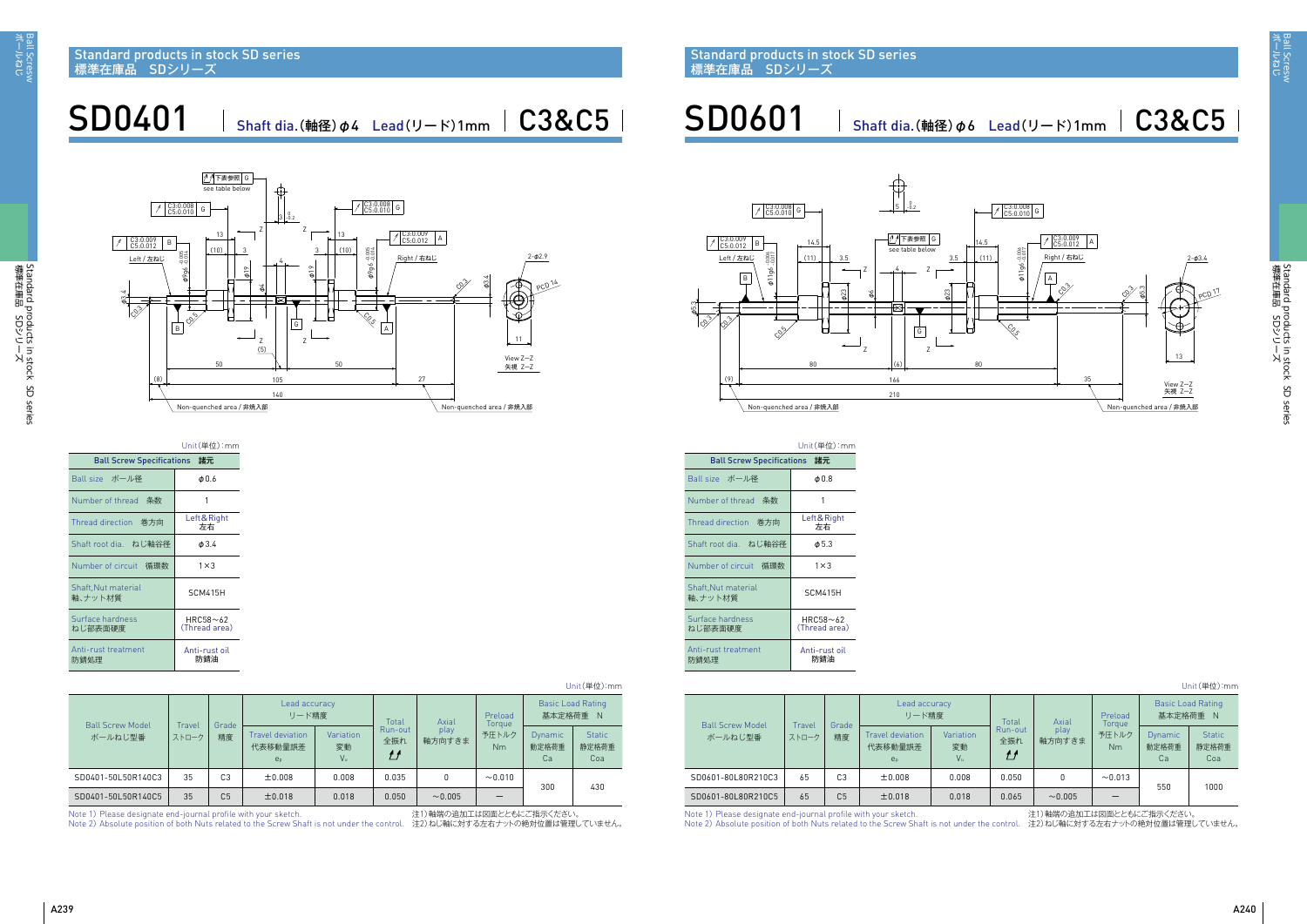標準在庫品 SDシリーズ

 $\overline{\phantom{a}}$ 

 $\sim$ 

Standard products in stock SD series



Standard products in stock(SD series<br>標準在庫品 SDシリーズ 標準在庫品 SDシリーズ Standard products in stock SD series

Unit(単位):mm

| <b>Ball Screw Model</b><br>ボールねじ型番                                |                 | Lead accuracy.<br>リード精度 |                                               | Total                 |                                 | Axial                     |                                   | <b>Basic Load Rating</b><br>基本定格荷重 N |                               |  |  |
|-------------------------------------------------------------------|-----------------|-------------------------|-----------------------------------------------|-----------------------|---------------------------------|---------------------------|-----------------------------------|--------------------------------------|-------------------------------|--|--|
|                                                                   | Travel<br>ストローク | Grade<br>精度             | Travel deviation<br>代表移動量誤差<br>e <sub>p</sub> | Variation<br>変動<br>Vu | Run-out<br>全振れ<br>$\mathcal{L}$ | play<br>軸方向すきま            | Toraue<br>予圧トルク<br>N <sub>m</sub> | <b>Dynamic</b><br>動定格荷重<br>Cа        | <b>Static</b><br>静定格荷重<br>Coa |  |  |
| SD0801-120L120R300C3                                              | 105             | C <sub>3</sub>          | ±0.010                                        | 0.008                 | 0.050                           |                           | ~10.018                           |                                      |                               |  |  |
| SD0801-120L120R300C5                                              | 105             | C <sub>5</sub>          | ±0.020                                        | 0.018                 | 0.065                           | ~10.005                   |                                   | 650                                  | 1300                          |  |  |
| Note 1) Disease decision to end journal profile with your clusteb |                 |                         |                                               |                       |                                 | 注1) 詰農の迫却工圧网面レレナビデザビニノゼイい |                                   |                                      |                               |  |  |

Note 1) Please designate end-journal profile with your sketch. <br>
21)軸端の追加工は図面とともにご指示ください

Note 2) Absolute position of both Nuts related to the Screw Shaft is not under the control. 注2)ねじ軸に対する左右ナットの絶対位置は管理していません。

SD0801 | Shaft dia.(軸径) ø8 Lead(リード)1mm | C3&C5 |

Unit(単位):mm

| <b>Ball Screw Model</b><br>ボールねじ型番                                                               |                  |                                                                                                                                                             |                                                      | Lead accuracy<br>リード精度 |                                          | Axial          | Preload<br>Torgue       | <b>Basic Load Rating</b><br>基本定格荷重 N |                               |
|--------------------------------------------------------------------------------------------------|------------------|-------------------------------------------------------------------------------------------------------------------------------------------------------------|------------------------------------------------------|------------------------|------------------------------------------|----------------|-------------------------|--------------------------------------|-------------------------------|
|                                                                                                  | Travel<br>ストローク  | Grade<br>精度                                                                                                                                                 | <b>Travel deviation</b><br>代表移動量誤差<br>e <sub>p</sub> | Variation<br>変動<br>Vu  | Total<br>Run-out<br>全振れ<br>$\mathcal{L}$ | play<br>軸方向すきま | 予圧トルク<br>N <sub>m</sub> | Dynamic<br>動定格荷重<br>Cа               | <b>Static</b><br>静定格荷重<br>Coa |
| SD0802-120L120R300C3                                                                             | 100              | C <sub>3</sub>                                                                                                                                              | ±0.010                                               | 0.008                  | 0.050                                    |                | ~10.020                 | 1300                                 | 2300                          |
| SD0802-120L120R300C5                                                                             | 100 <sub>1</sub> | C <sub>5</sub>                                                                                                                                              | ±0.020                                               | 0.018                  | 0.065                                    | ~10.005        |                         |                                      |                               |
| and the season of the season of the season of<br>the contract of the contract of the contract of |                  | <b>Contact Contact Contact Contact Contact Contact Contact Contact Contact Contact Contact Contact Contact Contact</b><br>the company's company's company's | .                                                    |                        |                                          |                |                         |                                      |                               |

Note 1) Please designate end-journal profile with your sketch. インタン さい は1)軸端の追加工は図面とともにご指示ください。

Note 2) Absolute position of both Nuts related to the Screw Shaft is not under the control. 注2)ねじ軸に対する左右ナットの絶対位置は管理していません。

|                                     | Unit(単位):mm               |
|-------------------------------------|---------------------------|
| <b>Ball Screw Specifications 諸元</b> |                           |
| Ball size ボール径                      | $\phi$ 0.8                |
| Number of thread 条数                 |                           |
| Thread direction 巻方向                | Left&Right<br>左右          |
| Shaft root dia. ねじ軸谷径               | $\phi$ 7.3                |
| Number of circuit 循環数               | $1 \times 3$              |
| Shaft, Nut material<br>軸、ナット材質      | <b>SCM415H</b>            |
| Surface hardness<br>ねじ部表面硬度         | HRC58~62<br>(Thread area) |
| Anti-rust treatment<br>防錆処理         | Anti-rust oil<br>防錆油      |

Standard products in stock SD series 標準在庫品 SDシリーズ

 $SDO802$  Shaft dia.(軸径)  $\varphi$ 8 Lead(リード)2mm |  $C3&C5$ 



|                                     | Unit(単位):mm               |
|-------------------------------------|---------------------------|
| <b>Ball Screw Specifications 諸元</b> |                           |
| Ball size ボール径                      | $\phi$ 1.2                |
| Number of thread 条数                 |                           |
| Thread direction 卷方向                | Left&Right<br>左右          |
| Shaft root dia. ねじ軸谷径               | $\phi$ 7.0                |
| Number of circuit 循環数               | $1 \times 3$              |
| Shaft, Nut material<br>軸、ナット材質      | <b>SCM415H</b>            |
| Surface hardness<br>ねじ部表面硬度         | HRC58~62<br>(Thread area) |
| Anti-rust treatment<br>防錆処理         | Anti-rust oil<br>防錆油      |

| $4 - 03.4$<br>$30^\circ$<br>$30^{\circ}$<br><b>PCD 20</b> |
|-----------------------------------------------------------|
|                                                           |
| 17                                                        |
| View Z-Z<br>矢視 Z-Z                                        |



30° 30°



View 矢視 Z-Z Z-Z